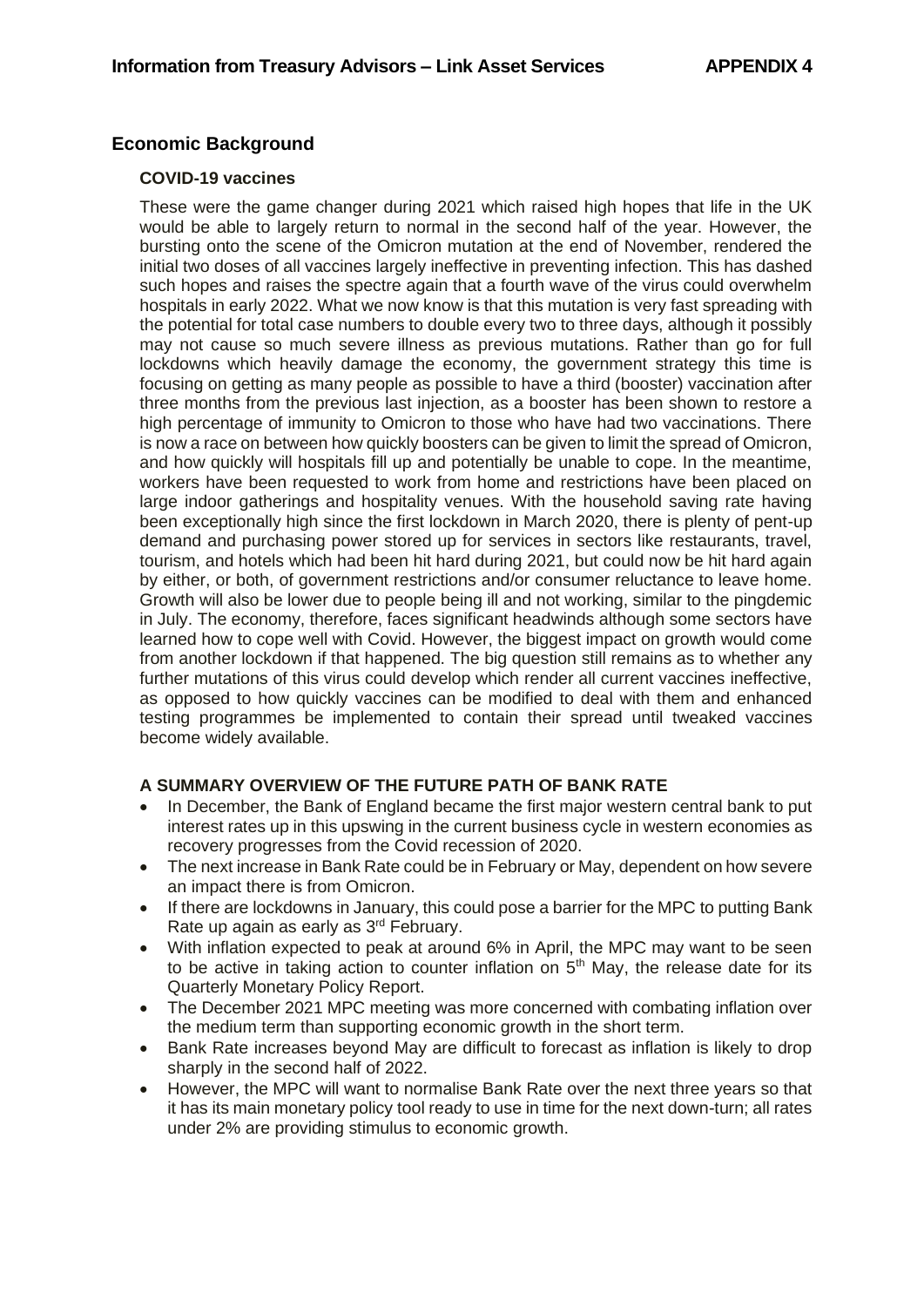- We have put year end 0.25% increases into Q1 of each financial year from 2023 to recognise this upward bias in Bank Rate - but the actual timing in each year is difficult to predict.
- Covid remains a major potential downside threat in all three years as we ARE likely to get further mutations.
- How quickly can science come up with a mutation proof vaccine, or other treatment, and for them to be widely administered around the world?
- Purchases of gilts under QE ended in December. Note that when Bank Rate reaches 0.50%, the MPC has said it will start running down its stock of QE.

## **MPC MEETING 16<sup>H</sup> DECEMBER 2021**

- The Monetary Policy Committee (MPC) voted 8-1 to raise Bank Rate by 0.15% from 0.10% to 0.25% and unanimously decided to make no changes to its programme of quantitative easing purchases due to finish in December 2021 at a total of £895bn.
- The MPC disappointed financial markets by not raising Bank Rate at its November meeting. Until Omicron burst on the scene, most forecasters, therefore, viewed a Bank Rate increase as being near certain at this December meeting due to the way that inflationary pressures have been comprehensively building in both producer and consumer prices, and in wage rates. However, at the November meeting, the MPC decided it wanted to have assurance that the labour market would get over the end of the furlough scheme on  $30<sup>th</sup>$  September without unemployment increasing sharply; their decision was, therefore, to wait until statistics were available to show how the economy had fared at this time.
- **On 10th December we learnt of the disappointing 0.1% m/m rise in GDP** in October which suggested that economic growth had already slowed to a crawl even before the Omicron variant was discovered in late November. Early evidence suggests growth in November might have been marginally better. Nonetheless, at such low rates of growth, the government's "Plan B" COVID-19 restrictions could cause the economy to contract in December.
- **On 14th December, the labour market statistics** for the three months to October and the single month of October were released. The fallout after the furlough scheme was smaller and shorter than the Bank of England had feared. The single-month data were more informative and showed that LFS employment fell by 240,000, unemployment increased by 75,000 and the unemployment rate rose from 3.9% in September to 4.2%. However, the weekly data suggested this didn't last long as unemployment was falling again by the end of October. What's more, the 49,700 fall in the claimant count and the 257,000 rise in the PAYE measure of company payrolls suggests that the labour market strengthened again in November. The other side of the coin was a further rise in the number of vacancies from 1.182m to a record 1.219m in the three months to November which suggests that the supply of labour is struggling to keep up with demand, although the single-month figure for November fell for the first time since February, from 1.307m to 1.227m.
- These figures by themselves, would probably have been enough to give the MPC the assurance that it could press ahead to raise Bank Rate at this December meeting. However, the advent of Omicron potentially threw a spanner into the works as it poses a major headwind to the economy which, of itself, will help to cool the economy. The financial markets, therefore, swung round to expecting no change in Bank Rate.
- **On 15th December we had the CPI inflation** figure for November which spiked up further from 4.2% to 5.1%, confirming again how inflationary pressures have been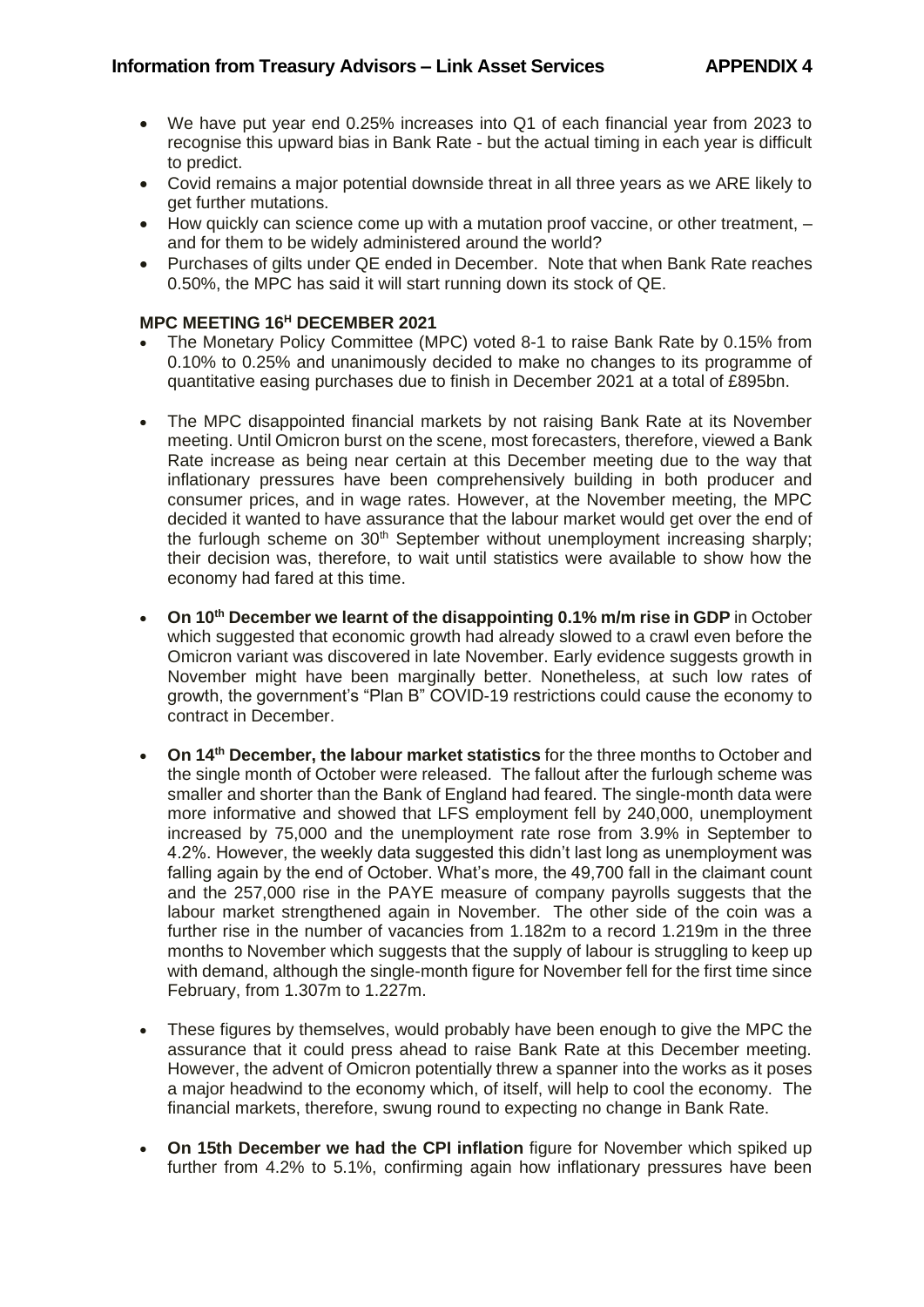building sharply. However, Omicron also caused a sharp fall in world oil and other commodity prices; (gas and electricity inflation has generally accounted on average for about 60% of the increase in inflation in advanced western economies).

- **Other elements of inflation are also transitory** e.g., prices of goods being forced up by supply shortages, and shortages of shipping containers due to ports being clogged have caused huge increases in shipping costs. But these issues are likely to clear during 2022, and then prices will subside back to more normal levels. Gas prices and electricity prices will also fall back once winter is passed and demand for these falls away.
- Although it is possible that the Government could step in with some **fiscal support for the economy**, the huge cost of such support to date is likely to pose a barrier to incurring further major economy wide expenditure unless it is very limited and targeted on narrow sectors like hospitality, (as announced just before Christmas). The Government may well, therefore, effectively leave it to the MPC, and to monetary policy, to support economic growth – but at a time when the threat posed by rising inflation is near to peaking!
- This is the adverse set of factors against which the MPC had to decide on Bank Rate. For the second month in a row, the MPC blind-sided financial markets, this time with a **surprise increase in Bank Rate from 0.10% to 0.25%.** What's more, the hawkish tone of comments indicated that the MPC is now concerned that inflationary pressures are indeed building and need concerted action by the MPC to counter. This indicates that there will be more increases to come with financial markets predicting 1% by the end of 2022. The 8-1 vote to raise the rate shows that there is firm agreement that inflation now poses a threat, especially after the CPI figure hit a 10-year high this week. The MPC commented that "there has been significant upside news" and that "there were some signs of greater persistence in domestic costs and price pressures".
- On the other hand, it did also comment that **"the Omicron variant is likely to weigh on near-term activity".** But it stressed that at the November meeting it had said it would raise rates if the economy evolved as it expected and that now "these conditions had been met". It also appeared more worried about the possible boost to inflation form Omicron itself. It said that "the current position of the global and UK economies was materially different compared with prior to the onset of the pandemic, including elevated levels of consumer price inflation". It also noted the possibility that renewed social distancing would boost demand for goods again, (as demand for services would fall), meaning "global price pressures might persist for longer". (Recent news is that the largest port in the world in China has come down with an Omicron outbreak which is not only affecting the port but also factories in the region.)
- On top of that, there were no references this month to inflation being expected to be below the **2% target in two years' time,** which at November's meeting the MPC referenced to suggest the markets had gone too far in expecting interest rates to rise to over 1.00% by the end of the year.
- These comments indicate that there has been a material reappraisal by the MPC of the inflationary pressures since their last meeting and the Bank also increased its forecast for inflation to peak at 6% next April, rather than at 5% as of a month ago. However, as the Bank retained its guidance that only **a "modest tightening"** in policy will be required, it cannot be thinking that it will need to increase interest rates that much more. A typical policy tightening cycle has usually involved rates rising by 0.25% four times in a year. "Modest" seems slower than that. As such, the Bank could be thinking about raising interest rates two or three times next year to 0.75% or 1.00%.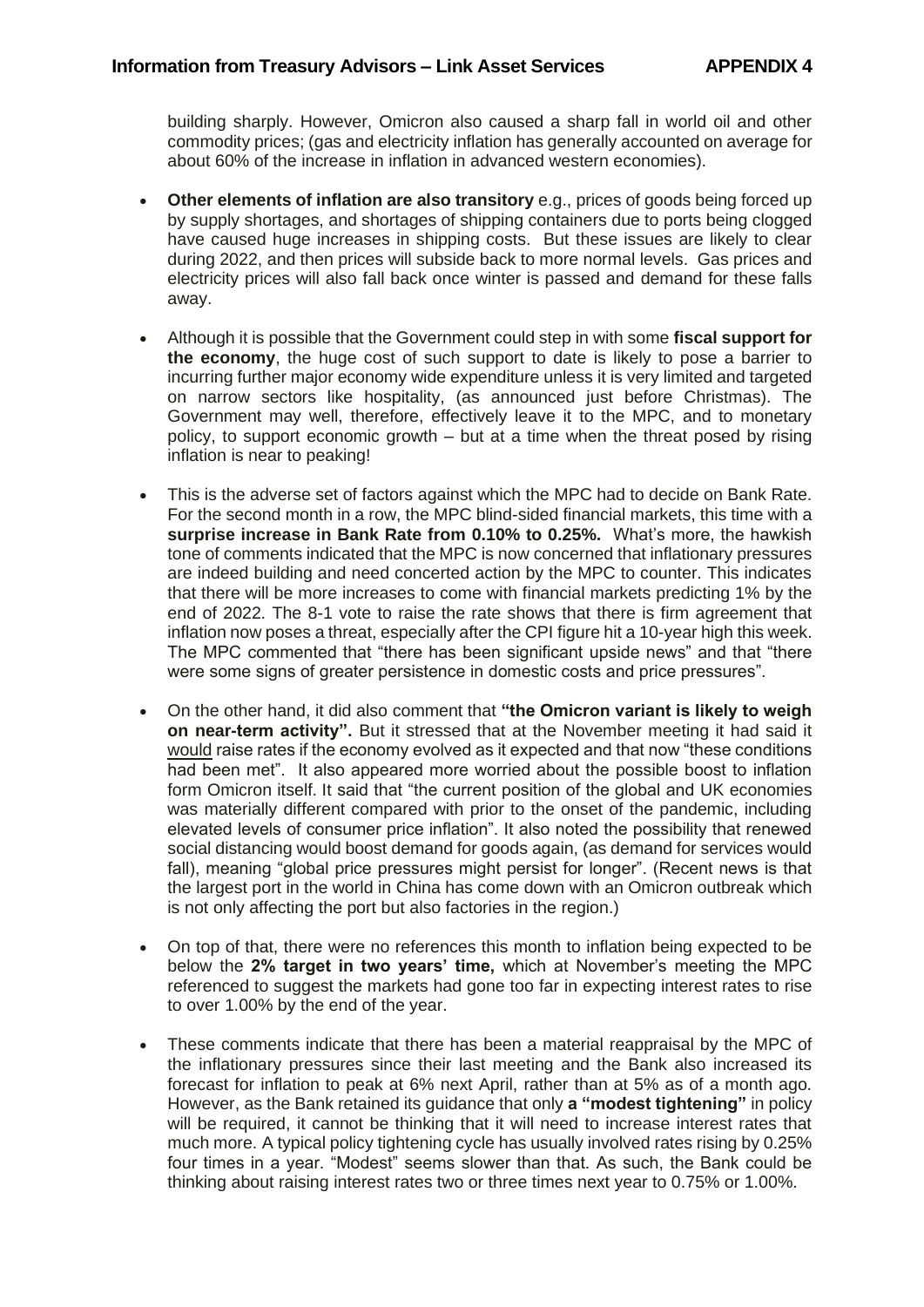- In as much as a considerable part of the inflationary pressures at the current time are indeed **transitory,** and will naturally subside, and since economic growth is likely to be weak over the next few months, this would appear to indicate that this tightening cycle is likely to be comparatively short.
- As for the timing of the next increase in Bank Rate, the MPC dropped the comment from November's statement that Bank Rate would be raised "in the coming months". That may imply another rise is unlikely at the next meeting in February and that May is more likely. However, much could depend on how adversely, or not, the economy is affected by Omicron in the run up to the next meeting on  $3<sup>rd</sup>$  February. Once 0.50% is reached, the Bank would act to start shrinking its stock of QE, (gilts purchased by the Bank would not be replaced when they mature).
- **The MPC's forward guidance on its intended monetary policy** on raising Bank Rate versus selling (quantitative easing) holdings of bonds is as follows:
	- o Raising Bank Rate as "the active instrument in most circumstances".
	- o Raising Bank Rate to 0.50% before starting on reducing its holdings.
	- $\circ$  Once Bank Rate is at 0.50% it would stop reinvesting maturing gilts.
	- o Once Bank Rate had risen to at least 1%, it would start selling its holdings.
- **US.** Shortages of goods and intermediate goods like semi-conductors, have been fuelling increases in prices and reducing economic growth potential. In November, **CPI inflation hit a near 40-year record level of 6.8%** but with energy prices then falling sharply, this is probably the peak. The biggest problem for the Fed is the mounting evidence of a strong pick-up in cyclical price pressures e.g., in rent which has hit a decades high.
- **Shortages of labour** have also been driving up wage rates sharply; this also poses a considerable threat to feeding back into producer prices and then into consumer prices inflation. It now also appears that there has been a sustained drop in the labour force which suggests the pandemic has had a longer-term scarring effect in reducing potential GDP. Economic growth may therefore be reduced to between 2 and 3% in 2022 and 2023 while core inflation is likely to remain elevated at around 3% in both years instead of declining back to the Fed's 2% central target.
- Inflation hitting 6.8% and the feed through into second round effects, meant that it was near certain that the **Fed's meeting of 15th December** would take aggressive action against inflation. Accordingly, the rate of tapering of monthly \$120bn QE purchases announced at its November 3rd meeting. was doubled so that all purchases would now finish in February 2022. In addition, Fed officials had started discussions on running down the stock of QE held by the Fed. Fed officials also expected three rate rises in 2022 of 0.25% from near zero currently, followed by three in 2023 and two in 2024, taking rates back above 2% to a neutral level for monetary policy. The first increase could come as soon as March 2022 as the chairman of the Fed stated his view that the economy had made rapid progress to achieving the other goal of the Fed – "maximum employment". The Fed forecast that inflation would fall from an average of 5.3% in 2021 to 2.6% in 2023, still above its target of 2% and both figures significantly up from previous forecasts. What was also significant was that this month the Fed dropped its description of the current level of inflation as being "transitory" and instead referred to "elevated levels" of inflation: the statement also dropped most of the language around the flexible average inflation target, with inflation now described as having exceeded 2 percent "for some time". It did not see Omicron as being a major impediment to the need to take action now to curtail the level of inflationary pressures that have built up, although Fed officials did note that it has the potential to exacerbate supply chain problems and add to price pressures. *See also comments in paragraph 3.3 under PWLB rates and gilt yields.*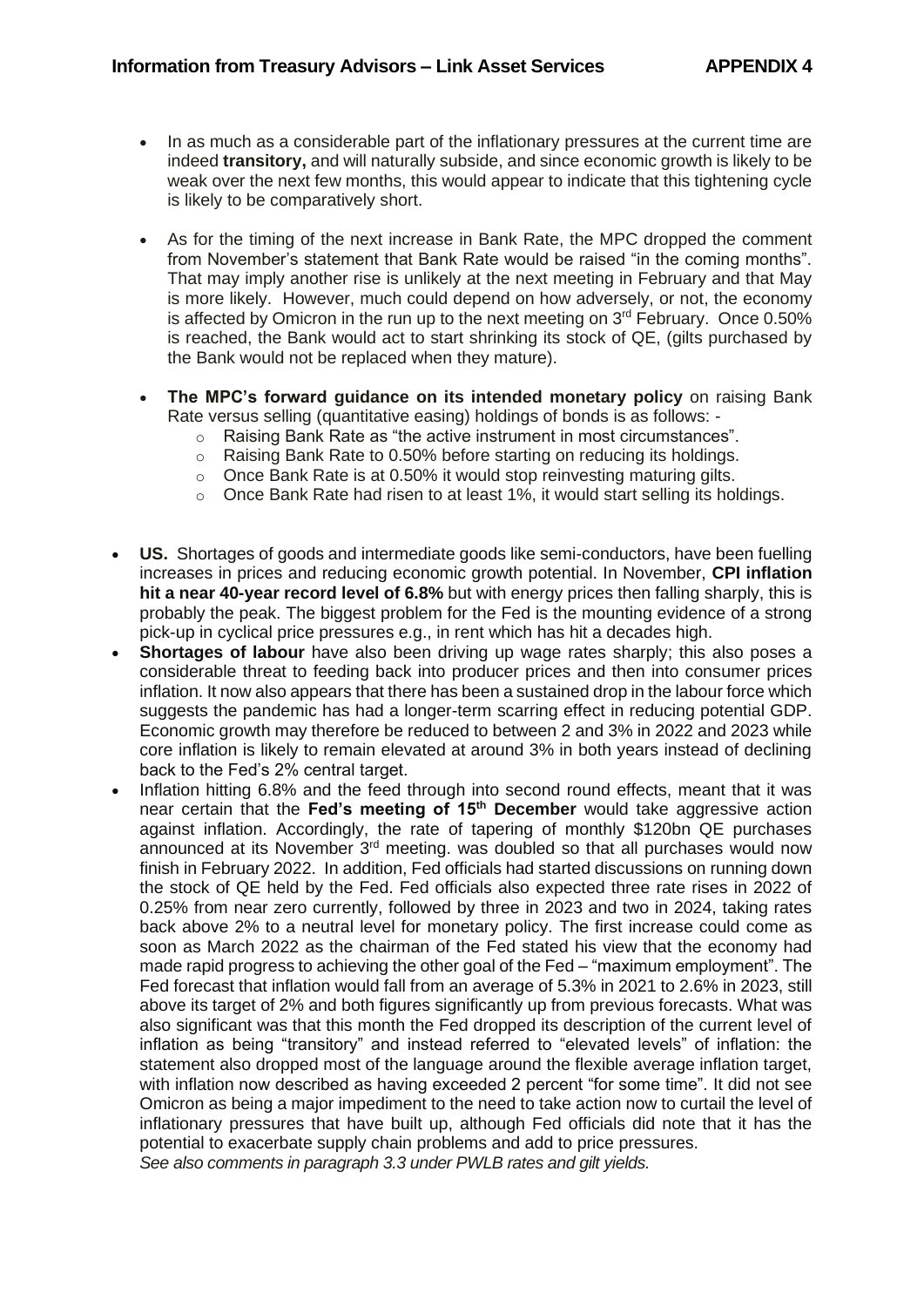- **EU.** The slow role out of vaccines initially delayed **economic recovery** in early 2021 but the vaccination rate then picked up sharply. After a contraction of -0.3% in Q1, Q2 came in with strong growth of 2%. With Q3 at 2.2%, the EU recovery was then within 0.5% of its pre Covid size. However, the arrival of Omicron is now a major headwind to growth in quarter 4 and the expected downturn into weak growth could well turn negative, with the outlook for the first two months of 2022 expected to continue to be very weak.
- **November's inflation figures** breakdown shows that the increase in price pressures is not just due to high energy costs and global demand-supply imbalances for durable goods as services inflation also rose. Headline inflation reached 4.9% in November, with over half of that due to energy. However, oil and gas prices are expected to fall after the winter and so energy inflation is expected to plummet in 2022. Core goods inflation rose to 2.4% in November, its second highest ever level, and is likely to remain high for some time as it will take a long time for the inflationary impact of global imbalances in the demand and supply of durable goods to disappear. Price pressures also increased in the services sector, but wage growth remains subdued and there are no signs of a trend of faster wage growth which might lead to *persistently* higher services inflation - which would get the ECB concerned. The upshot is that the euro-zone is set for a prolonged period of inflation being above the ECB's target of 2% and it is likely to average 3% in 2022, in line with the ECB's latest projection.
- **ECB tapering.** The ECB has joined with the Fed by also announcing at its meeting on 16th December that it will be reducing its QE purchases - by half from October 2022, i.e., it will still be providing significant stimulus via QE purchases for over half of next year. However, as inflation will fall back sharply during 2022, it is likely that it will leave its central rate below zero, (currently -0.50%), over the next two years. The main struggle that the ECB has had in recent years is that inflation has been doggedly anaemic in sticking below the ECB's target rate despite all its major programmes of monetary easing by cutting rates into negative territory and providing QE support.
- The ECB will now also need to consider the impact of **Omicron** on the economy, and it stated at its December meeting that it is prepared to provide further QE support if the pandemic causes bond yield spreads of peripheral countries, (compared to the yields of northern EU countries), to rise. However, that is the only reason it will support peripheral yields, so this support is limited in its scope.
- The EU has entered into a **period of political uncertainty** where a new German government formed of a coalition of three parties with Olaf Scholz replacing Angela Merkel as Chancellor in December 2021, will need to find its feet both within the EU and in the three parties successfully working together. In France there is a presidential election coming up in April 2022 followed by the legislative election in June. In addition, Italy needs to elect a new president in January with Prime Minister Draghi being a favourite due to having suitable gravitas for this post. However, if he switched office, there is a significant risk that the current government coalition could collapse. That could then cause differentials between Italian and German bonds to widen when 2022 will also see a gradual running down of ECB support for the bonds of weaker countries within the EU. These political uncertainties could have repercussions on economies and on Brexit issues.
- **CHINA.** After a concerted effort to get on top of the virus outbreak in Q1 2020, economic recovery was strong in the rest of **2020**; this enabled China to recover all the initial contraction. During 2020, policy makers both quashed the virus and implemented a programme of monetary and fiscal support that was particularly effective at stimulating short-term growth. At the same time, China's economy benefited from the shift towards online spending by consumers in developed markets. These factors helped to explain its comparative outperformance compared to western economies during 2020 and earlier in 2021.
- However, the pace of economic growth has now fallen back in **2021** after this initial surge of recovery from the pandemic and looks likely to be particularly weak in 2022. China has